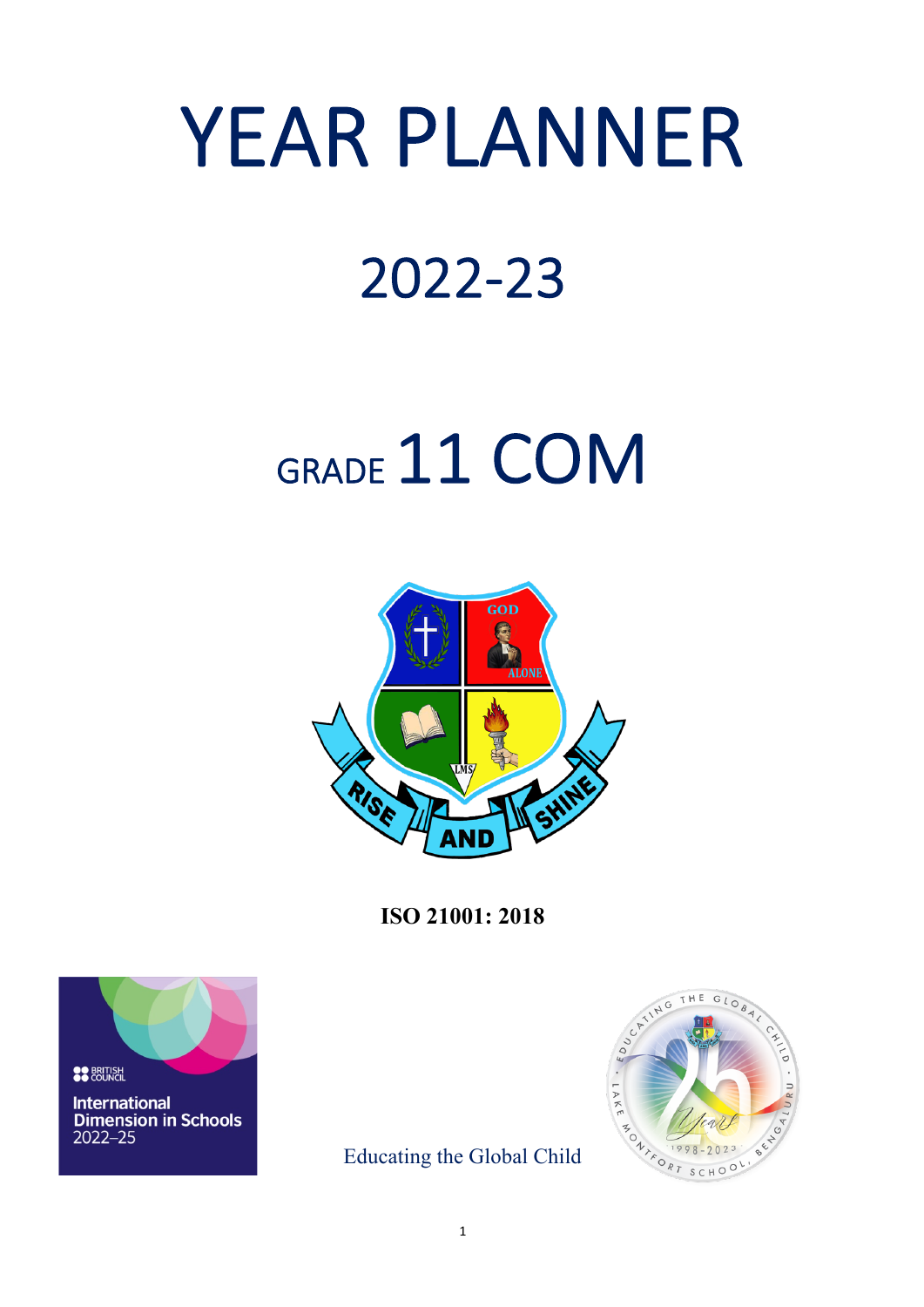#### **ENGLISH**

| <b>Month</b>    | <b>Chapter/Content</b>                                                                                                                                                    | Test/Exam                                                                                                                                                                                                            | <b>TOPICS FOR</b><br><b>SPEAKING &amp;</b><br><b>LISTENING SKILLS&amp;</b><br><b>ACTIVITIES</b><br>(LANGUAGES) |
|-----------------|---------------------------------------------------------------------------------------------------------------------------------------------------------------------------|----------------------------------------------------------------------------------------------------------------------------------------------------------------------------------------------------------------------|----------------------------------------------------------------------------------------------------------------|
| June            | Hornbill: Chap: 1(Prose and Poem)<br><b>Grammar: Determiners</b><br>W. Skills: Notice Writing and Poster<br>Writing.                                                      |                                                                                                                                                                                                                      |                                                                                                                |
| July            | Hornbill: Chap:2(Prose)<br>Snapshots: Chap: 1 and 2<br><b>Grammar: Tenses</b><br>W. Skills: Business / Official Letter                                                    | <b>Monthly Test-1</b><br><b>Portion: Comprehension</b><br><b>Grammar: Determiners, Tenses</b><br>re-ordering of sentences<br>Hornbill: Chap: 1 (Both Prose and<br>Poem)<br>Snapshots: Chap: 1                        |                                                                                                                |
| <b>August</b>   | Hornbill: Chap: 3 and 4 (Prose and<br>Poem)<br>Snapshots: Chap: 3 and 4<br><b>Grammar: Modals</b><br>Writing Skills: Letter Writing (Job<br>Application), Speech Writing. | <b>Monthly Test -2</b><br>Portion: Comprehension<br><b>Grammar: Determiners, Tenses</b><br>and re-ordering of sentences<br>Hornbill: Chap: 2 and 3.<br>Snapshots: Chap: 2 and 3.                                     | <b>Speaking and listening</b><br>skills                                                                        |
| September       | Hornbill: Chap:5 and 6(Prose and<br>Poem)<br>Snapshots: Chap: 5 and 6<br><b>Writing Skills: Advertisement Writing</b>                                                     | <b>Term Examination</b><br>Portion: Comprehensions<br>Hornbill: Chap: 1-4 and 6 (Both<br>prose and poem) Chap: 5 (Only<br>Prose)<br>Snapshots: Chap: 1 to 4<br>Grammar:June-September.<br>W. Skills: June-September. |                                                                                                                |
| <b>October</b>  | Hornbill: Chap:7(Prose and Poem)<br><b>Grammar:</b> Active and Passive Voice<br>W. Skills: Article Writing                                                                |                                                                                                                                                                                                                      |                                                                                                                |
| <b>November</b> | Hornbill: Chap: 8(Prose and Poem)<br>Snapshots: Chap: 7<br><b>Gram: Clauses</b><br><b>Writing Skills: Debate Writing</b>                                                  | <b>Monthly Test-3</b><br>Portion: Comprehension<br>Hornbill: Chap:7 and 8 (Prose and<br>poem)<br>Snapshots: Chap: 6                                                                                                  |                                                                                                                |
| <b>December</b> | Snapshots: Chap: 8<br><b>Gram: Revision</b><br><b>Writing Skills: Report Writing</b>                                                                                      |                                                                                                                                                                                                                      | <b>Speaking and listening</b><br>skills                                                                        |
| January         | <b>REVISION</b>                                                                                                                                                           | <b>Monthly Test-4</b><br><b>Portion: Complete Syllabus.</b>                                                                                                                                                          |                                                                                                                |
| February        | <b>Revision</b>                                                                                                                                                           | <b>Annual Exam</b>                                                                                                                                                                                                   |                                                                                                                |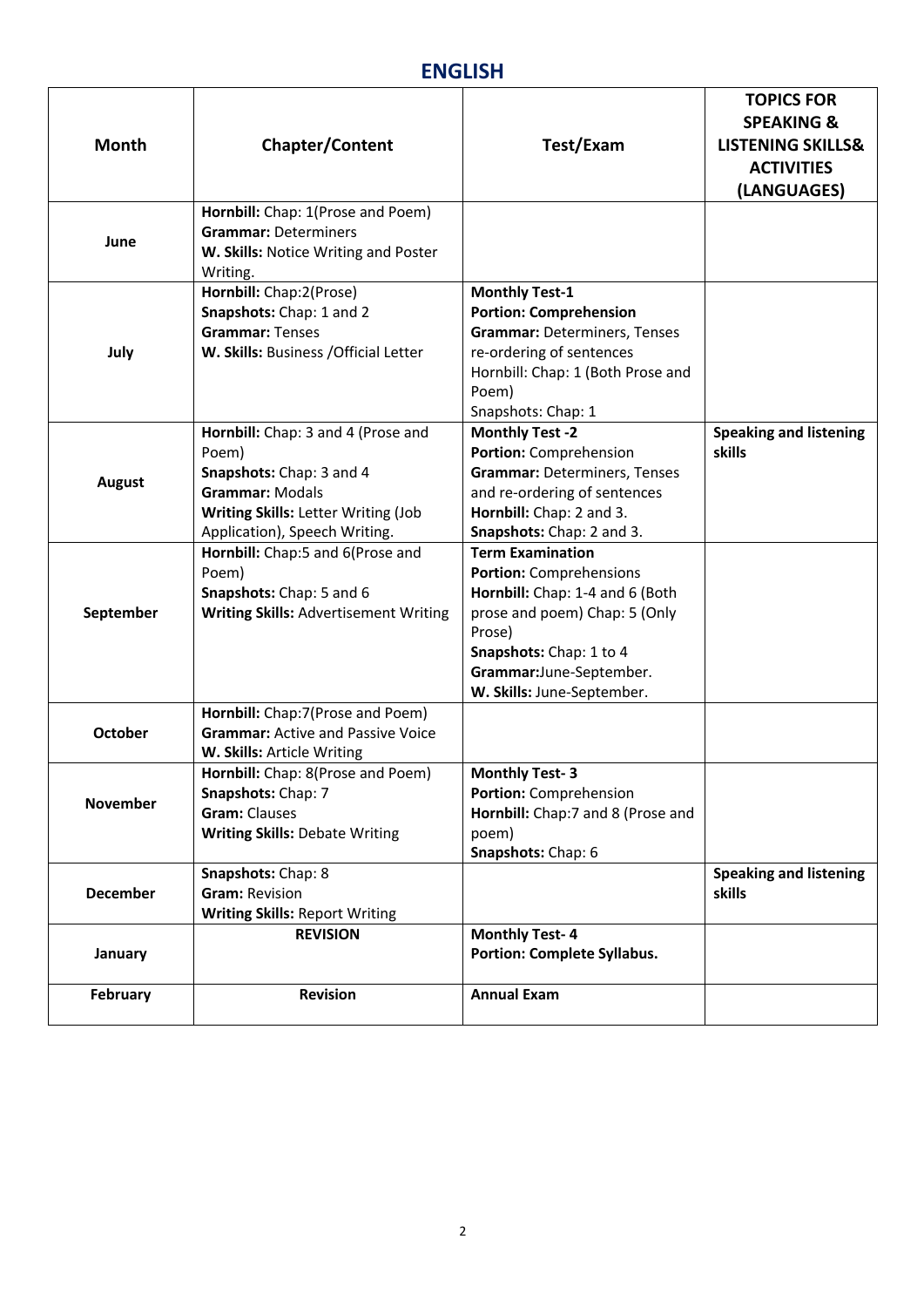#### **BUSINESS STUDIES**

| <b>MONTH</b> | <b>CHAPTER</b>                                                                                    | <b>TEST/EXAM</b>                 |
|--------------|---------------------------------------------------------------------------------------------------|----------------------------------|
| <b>JUNE</b>  | Chapter $-1$ Evolution and fundamentals of Business                                               |                                  |
| <b>JULY</b>  | Chapter $-2$ Forms of Business organisation<br>Chapter - 3 Public, private and Global enterprises | MT-1(PORTIONS:1to 3)             |
| <b>AUG</b>   | Chapter – 4 Business Services<br>Chapter $-5$ Emerging modes of Business                          | $MT-2(PORTIONS:4 85)$            |
| <b>SEPT</b>  | Chapter – 6 Social responsibility of business and Business ethics                                 | <b>TERM EXAM(PORTIONS:1to 6)</b> |
| OCT          | Chapter $-7$ Sources of Business finance                                                          |                                  |
| <b>NOV</b>   | Chapter - 8 Small business and Entrepreneurship                                                   | MT-3(PORTIONS:7 & 8)             |
| DEC          | Chapter - 9 Internal Trade                                                                        |                                  |
| JAN          | Chapter - 10 International business or Trade                                                      | MT-4(PORTIONS:9 & 10)            |
| <b>FEB</b>   | Project work                                                                                      |                                  |
| <b>MARCH</b> | Revision                                                                                          |                                  |

#### **ACCOUNTANCY**

| <b>MONTH</b> | <b>CHAPTER</b>                                         | <b>TEST/EXAM</b>                 |
|--------------|--------------------------------------------------------|----------------------------------|
| <b>JUNE</b>  | Chapter $-1$ Introduction to Accounting                |                                  |
|              | Chapter $-2$ Theory base of Accounting                 |                                  |
| <b>JULY</b>  | Chapter $-3$ Recording of business transaction         | MT-1(PORTIONS:1,2&3)             |
| <b>AUG</b>   | Chapter $-4$ Bank Reconciliation statement             | MT-2(PORTIONS:4&5)               |
|              | Chapter - 5 Depreciation                               |                                  |
| <b>SEPT</b>  | Chapter - 6 Provisions and Reserves                    | <b>TERM EXAM(PORTIONS:1to 6)</b> |
| <b>OCT</b>   | Chapter $-7$ Trial balance and Rectification &         |                                  |
|              | Project work                                           |                                  |
| <b>NOV</b>   | Chapter -8 Financial statements without<br>adjustments | MT-3(PORTIONS:7&8)               |
| <b>DEC</b>   | Chapter $-9$ Financial statements with                 |                                  |
|              | adjustments                                            |                                  |
| JAN          | Chapter - 10 Accounting from incomplete records        | MT-4(PORTIONS:9&10)              |
| <b>FEB</b>   | Revision                                               | Annual Exam                      |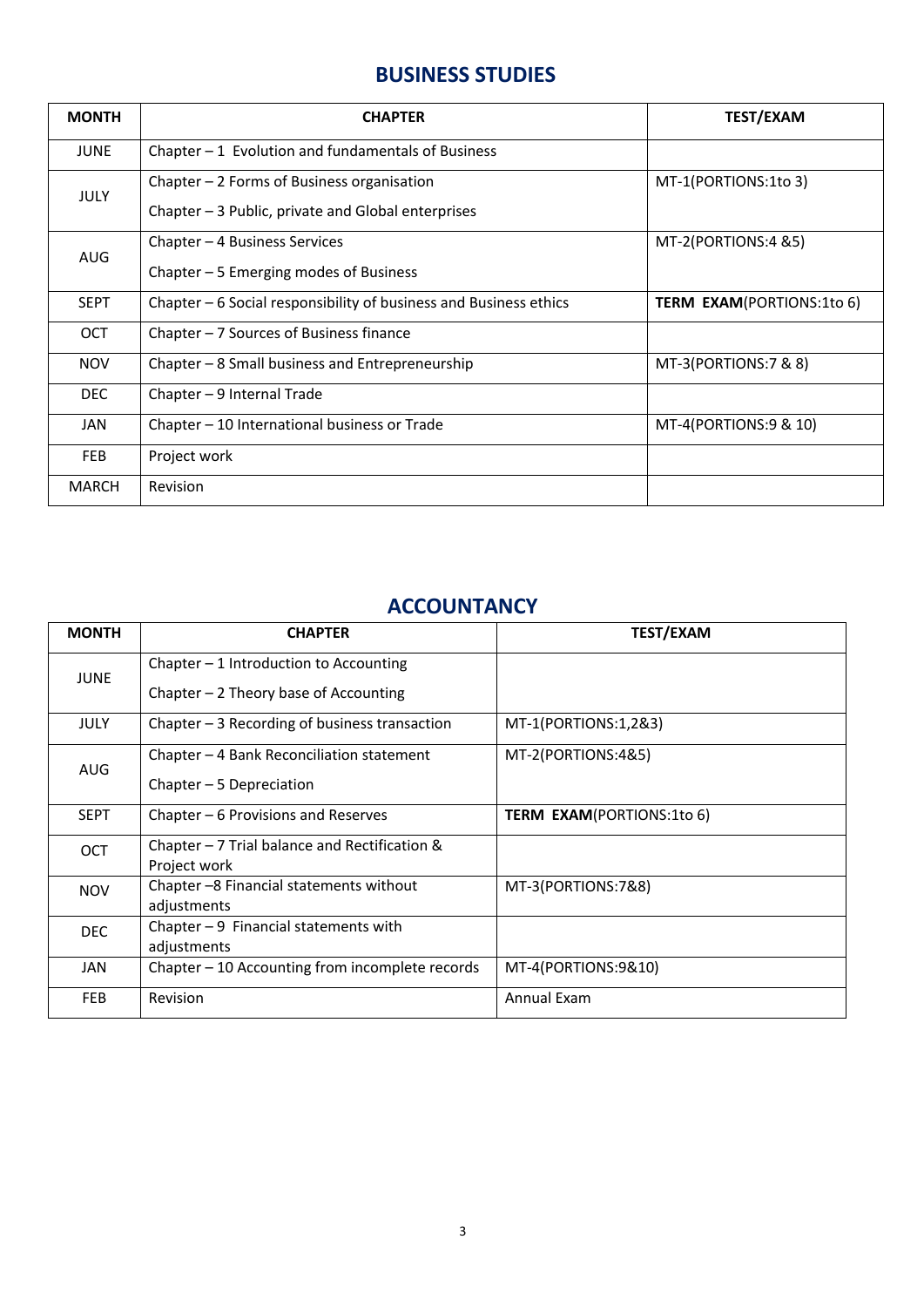#### **ECONOMICS**

| <b>JUNE</b>      | INTRODUCTORY MICRO ECONOMICS:Ch-1.Economics and Economy              |                              |
|------------------|----------------------------------------------------------------------|------------------------------|
|                  | . Ch-2-Central problems of an Economy.                               |                              |
|                  | STATISTICS FOR ECONOMICS: ch-1-Introduction to Statistics            |                              |
|                  | Ch-2-Collection of Data                                              |                              |
| <b>JULY</b>      | Stats Ch-3- Census and Sample Methods of Collection of Data.         | <b>MONTHLY TEST -1</b>       |
|                  | Ch-4- " Organisation of Data. Economics: ch-3-Consumer Equilibrium - | PORTIONS: , Stats-ch-1,2,3   |
|                  | Utility Analysis.                                                    | : Eco- ch - $1,2,3$ ,        |
|                  | Ch- 4-Consumer Equilibrium Indifference Curve Analysis               |                              |
|                  | Eco-Ch-5-Theory of Demand,-Ch-6-Price Elasticity of Demand,          | <b>MONTHLY TEST -2</b>       |
|                  | Ch-7-Production Function and Returns to a Factor                     | PORTIONS : Stats-ch-4, 5, 6, |
| <b>AUGUST</b>    | Stats -Ch-5-Presentation of Data Textual and Tabular Presentation    | $Eco: ch-4, 5, 6,$           |
|                  | Ch- 6- Diagrammatic Presentation of Data - Bar Diagrams and Pie      |                              |
|                  | Diagrams.                                                            |                              |
|                  | Eco-ch-8-Concepts of Costs, Ch-9-Concepts of Revenue,                | <b>TERM EXAM</b>             |
| <b>SEPTEMBER</b> | Stats-Ch-7- Frequency Diagrams - Histogram, Polygon and Ogive        | PORTIONS : June to Sept      |
|                  | Stats ch-8 - Arithmetic Line - Graphs or Time Series Graphs          | syllabus                     |
|                  |                                                                      |                              |
|                  | Eco-ch-10-Producer's Equilibrium, Ch-11-Theory of Supply.            |                              |
|                  | Stats-ch-9 - Measures of Central Tendency -Arithmetic Mean           |                              |
| <b>OCTOBER</b>   | Stats-ch-10- Measures of Central Tendency - Median and Mode.         |                              |
|                  |                                                                      |                              |
|                  | Eco-ch-12-Forms of Market.                                           | <b>MONTHLY TEST -3</b>       |
| <b>NOVEMBER</b>  | Stats- ch-11- Measures of Dispersion ch-12- Index Numbers            | Stats: ch-9,10               |
|                  |                                                                      | $Eco: ch - 9, 10$            |
|                  | Stats-ch-12 -Index Numbers                                           |                              |
| <b>DECEMBER</b>  | <b>PROJECT Completion</b>                                            |                              |
| <b>JANUARY</b>   | Project completion and                                               | $MT-4$                       |
|                  | Revision                                                             | Stats:ch-11,12               |
|                  |                                                                      | Eco-ch-11,12                 |
|                  | Revision                                                             | Annual Exam                  |
| <b>FEBRUARY</b>  |                                                                      |                              |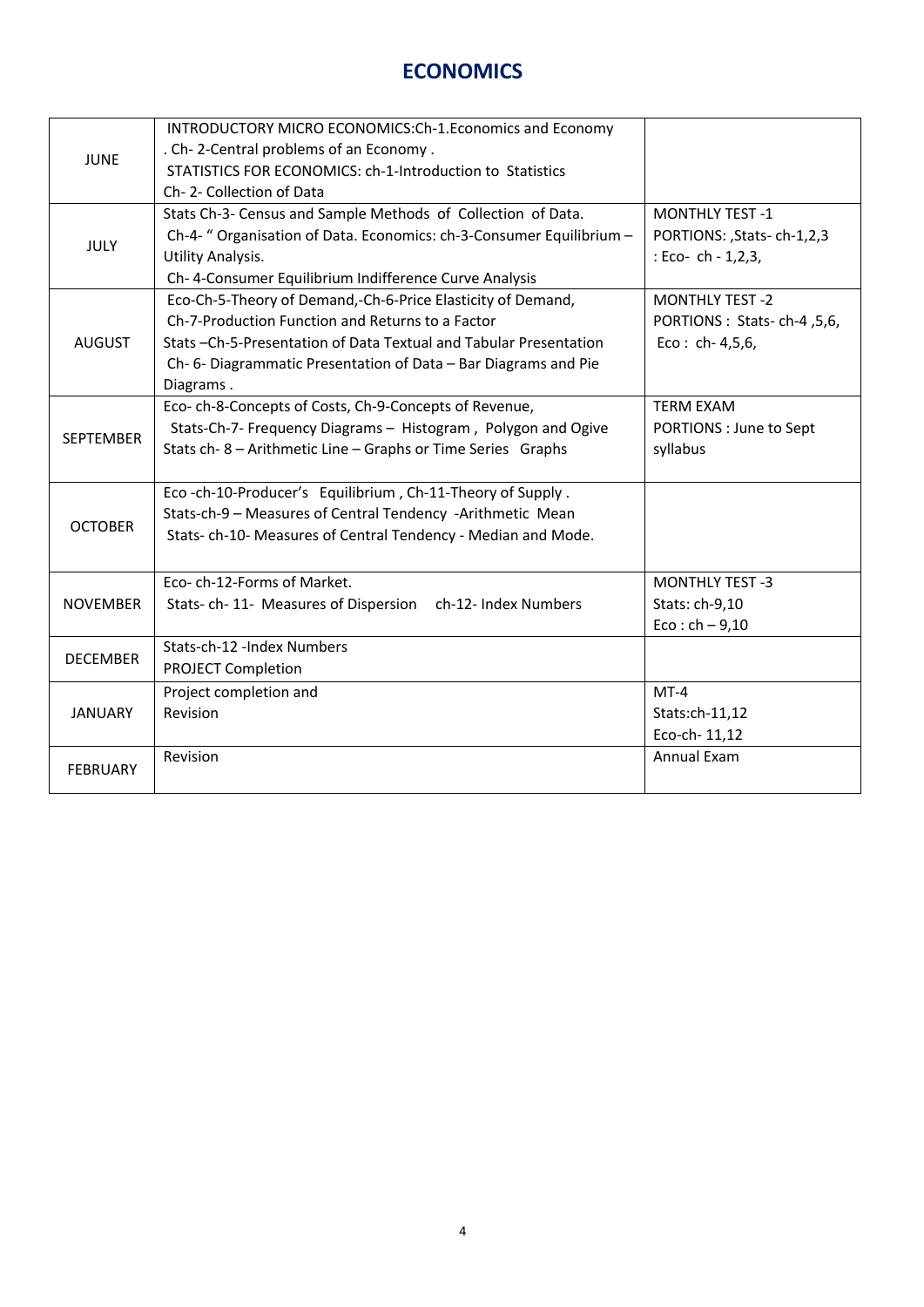#### **COMPUTER SCIENCE**

| <b>MONTH</b>     | <b>CHAPTER / CONTENT</b>                                                            | <b>TEST / EXAM</b>                                                                   |
|------------------|-------------------------------------------------------------------------------------|--------------------------------------------------------------------------------------|
| <b>JUNE</b>      | <b>CH 1: COMPUTER SYSTEM OVERVIEW</b><br><b>CH 2: DATA REPRESENTATION</b>           |                                                                                      |
| JULY             | <b>CH 3: BOOLEAN LOGIC</b><br><b>CH 5: INTRODUCTION TO PROBLEM SOLVING</b>          | <b>MONTHLY TEST -1</b><br>Portion $-$ CH: 1,2,3                                      |
| <b>AUGUST</b>    | <b>CH 6: GETTING STARTED WITH PYTHON</b><br><b>CH 7: PYTHON FUNDAMENTALS</b>        | <b>MONTHLY TEST -2</b><br>Portion - CH: 8,9,10                                       |
| <b>SEPTEMBER</b> | <b>CH 8: DATA HANDLING</b><br><b>CH 9: FLOW OF CONTROL</b>                          | <b>TERM EXAMINATION</b><br>Portion - CH: 1,2,3,7,8,9,10                              |
| <b>OCTOBER</b>   | <b>CH 10: STRING MANIPULATION</b><br><b>CH 11: LIST MANIPULATION</b>                |                                                                                      |
| <b>NOVEMBER</b>  | <b>CH 12: TUPLES</b><br><b>CH 13: DICTIONARIES</b>                                  | <b>MONTHLY TEST -3</b><br>Portion - CH: 12,13,14                                     |
| <b>DECEMBER</b>  | <b>CH 14: UNDERSTANDING SORTING</b><br><b>CH 15: CYBER SAFETY</b>                   |                                                                                      |
| <b>JANUARY</b>   | <b>CH 16: ONLINE ACCESS AND COMPUTER SECURITY</b><br>CH 17: SOCEITY, LAW AND ETHICS | <b>MONTHLY TEST-4</b><br>Portion - CH: 15,16,17                                      |
| <b>FEBRUARY</b>  | <b>REVISION</b>                                                                     | <b>ANNUAL EXAMINATION</b><br>Portion - CH: 1,2,3,7,8,9,10,<br>12, 13, 14, 15, 16, 17 |

#### **PHYSICAL EDUCATION**

| <b>MONTH</b> | <b>CHAPTER / CONTENT</b>                                                                                                                                                                                                                          | <b>TEST / EXAM</b>                |
|--------------|---------------------------------------------------------------------------------------------------------------------------------------------------------------------------------------------------------------------------------------------------|-----------------------------------|
| <b>JUNE</b>  | Stand - 1 GAMES/SPORTS<br>Football - Passing skills, Push pass.<br>Basketball - Dribbling skills low dribbling.<br>Athletic - Long jump (cycling method)<br>Stand $-2$ YOGA<br>Suryanamaskar<br>Partial curl-up, flexed/bend arm hang.<br>Mass PT | Muscular endurance test           |
| <b>JULY</b>  | Stand - 1 GAMES/SPORTS<br>Football - Passing skills, long pass.<br>Basketball - Dribbling skills high dribbling.<br>Athletic - track and field marking.<br>Stand $-2$ YOGA<br>pranayama<br>Sit and reach, 600 mts run.<br>Mass PT                 | Flexibility and<br>endurance test |